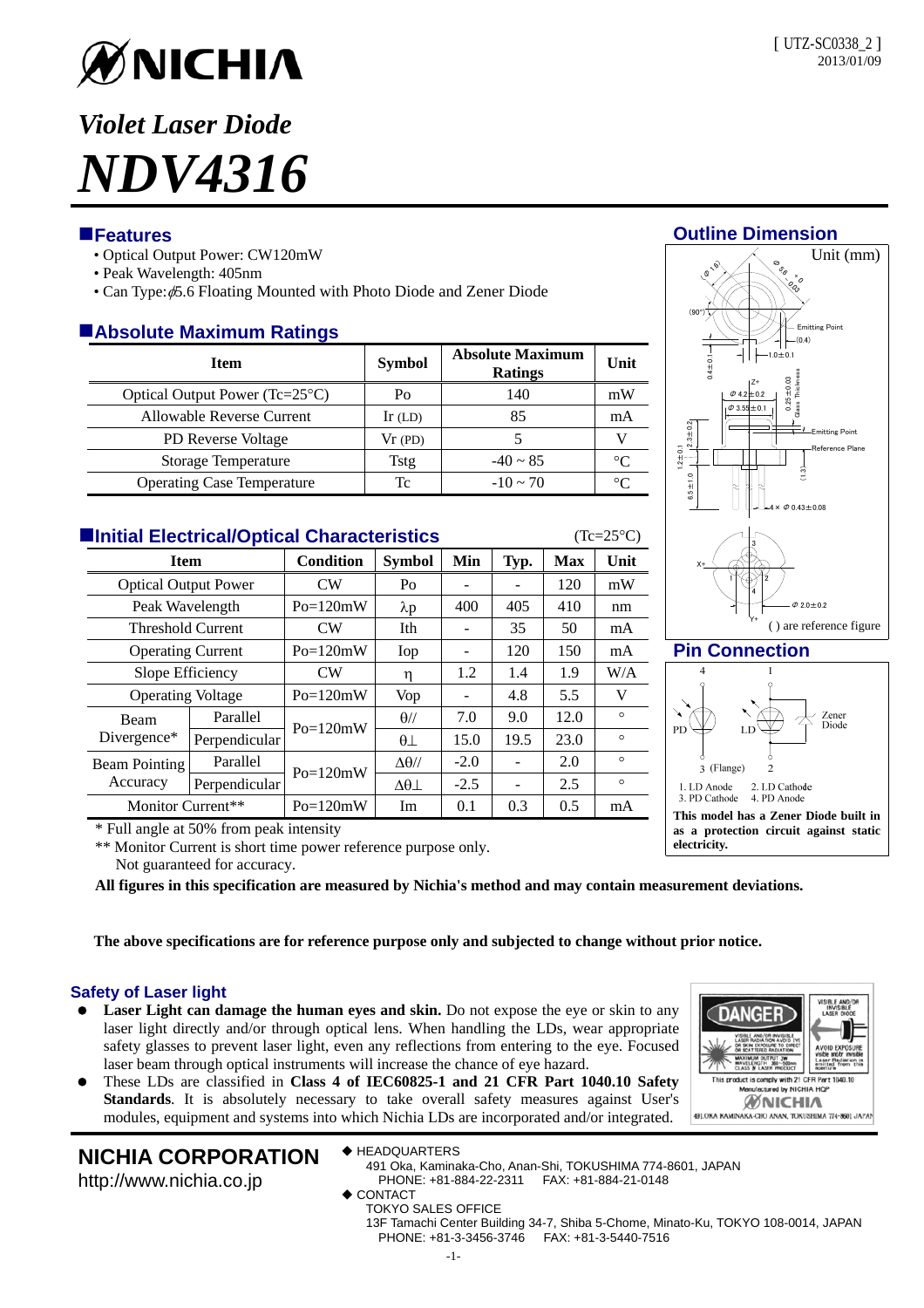

## **Typical Characteristics**



◆Forward Voltage vs. Forward Current





Threshold Current vs. Case Temperature











◆ Typical Spectrum